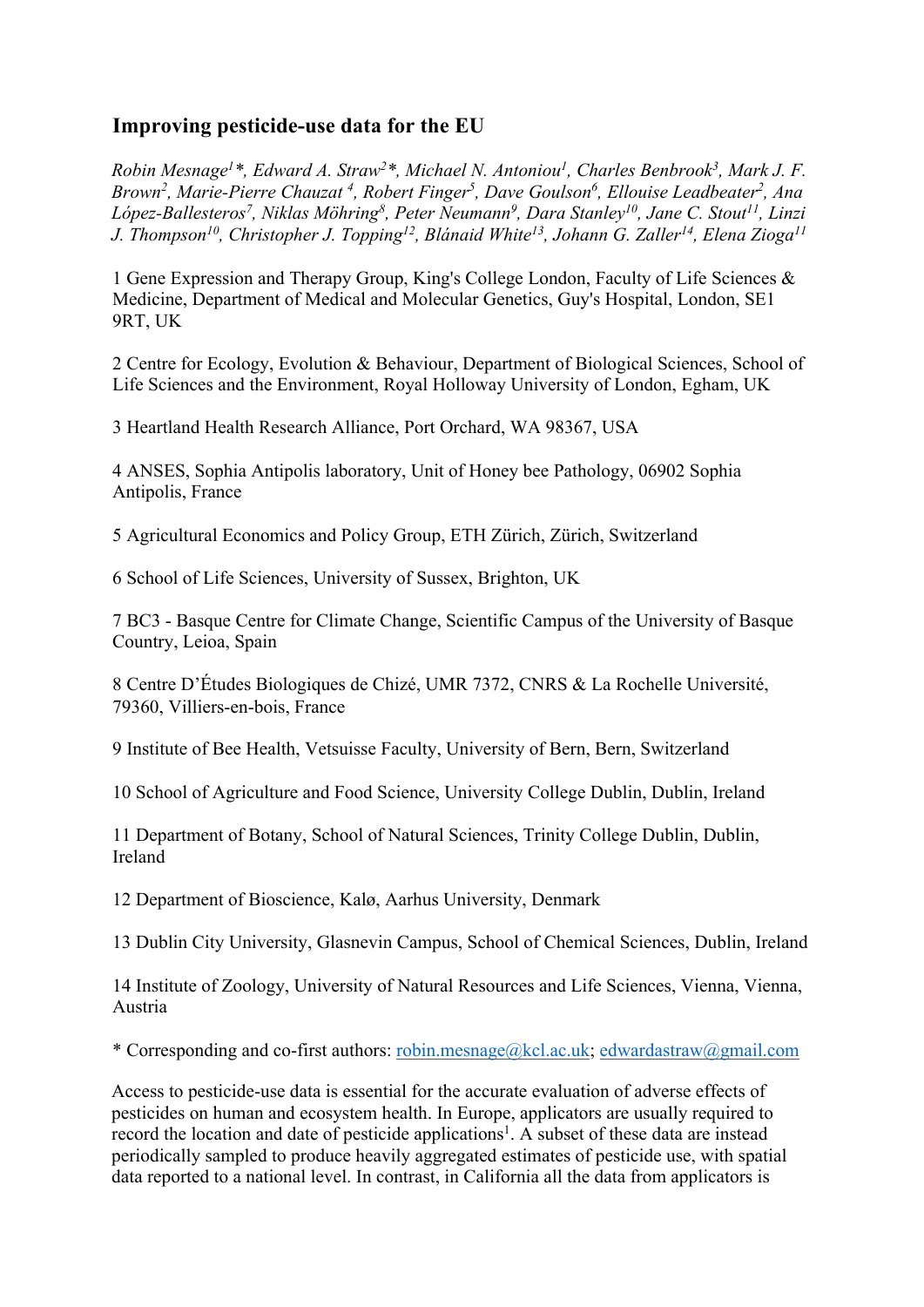reported in an openly accessible and highly temporally and spatially granular database<sup>2</sup>. The Californian approach has enabled the location of endangered species exposed to spray drift<sup>3</sup>, the monitoring of surface water pollution<sup>4</sup>, the determination of honeybee pesticide exposure<sup>5</sup> , and the identification of health effects from residential exposures to pesticides<sup>6</sup>. Such analyses are not possible within the European Union (EU).

The European Commission has proposed to reform the EU legal framework on statistics on agricultural input and output in February 20217 . This reform was examined by rapporteurs from the European Parliament and awaits a decision from the EU Committee on Agriculture and Rural Development. A main objective of this reform is to improve the high-quality European agricultural statistics "*for policymakers, businesses and the general public to be able to take appropriate evidence-based decisions*". As such, we recommend changes so that pesticide-use data can be incorporated into EU environmental and health risk assessments. The spatial scale at which data are reported must enable fine-scale granular analyses, ideally at the level of individual fields. Reporting should include products applied, adjuvants, active ingredients (including their concentration), rate and timing of application, target crop variety, and should be reported per application. Digital record submission could be used to minimise the workload on farmers, with additional options (e.g. postal return) made available to maximise compliance. Since most farmers are already required to record these data, this should impose little additional burden. Data should be reported yearly with a short delay and should be standardised across the bloc. These data should be published as downloadable whole datasets, and have a user-friendly online interface. However, with an increase in transparency comes an associated cost to privacy. Explicit reporting of where controversial substances are used could open up pesticide users to targeted harassment.

Currently scientists and authorities have to rely on farmers voluntarily reporting pesticide use data to assess ecological impacts. In contrast to an open access standardised database, this is time-consuming and can produce low quality and potentially biased data. If the proposed database were paired with long term biodiversity monitoring, the relationship between pesticide use and ecosystem health could be determined<sup>8</sup>. This would allow for the identification of harm from specific pesticides using real world populations, as has been done in California for amphibians<sup>9</sup>.

The regulatory regime in the EU has demonstrated a willingness to allow academic findings to play decisive roles in the approval process of pesticides, as evidenced by the ban on three neonicotinoids after academics raised concerns about their effects on pollinators $10,11$ . Access to high-quality pesticide-use data will help inform pesticide regulation and provide greater transparency<sup>12</sup>. Improving the tracking of pesticide use would facilitate the European Green Deal objective of reducing pesticide use 50% by 2030 and promote a move towards a more sustainable agri-food system.

## **References**

1. Eurostat. *Office for Official Publications of the European Communities.* ISSN 1977-0375 (2008)

2. American Chemical Society. *ACS Symp. Series*. **1283** (2018).

3. Clemow, Y. H., et al. *Integr. Environ. Assess. Manag.* **14,** 224-239 (2018).